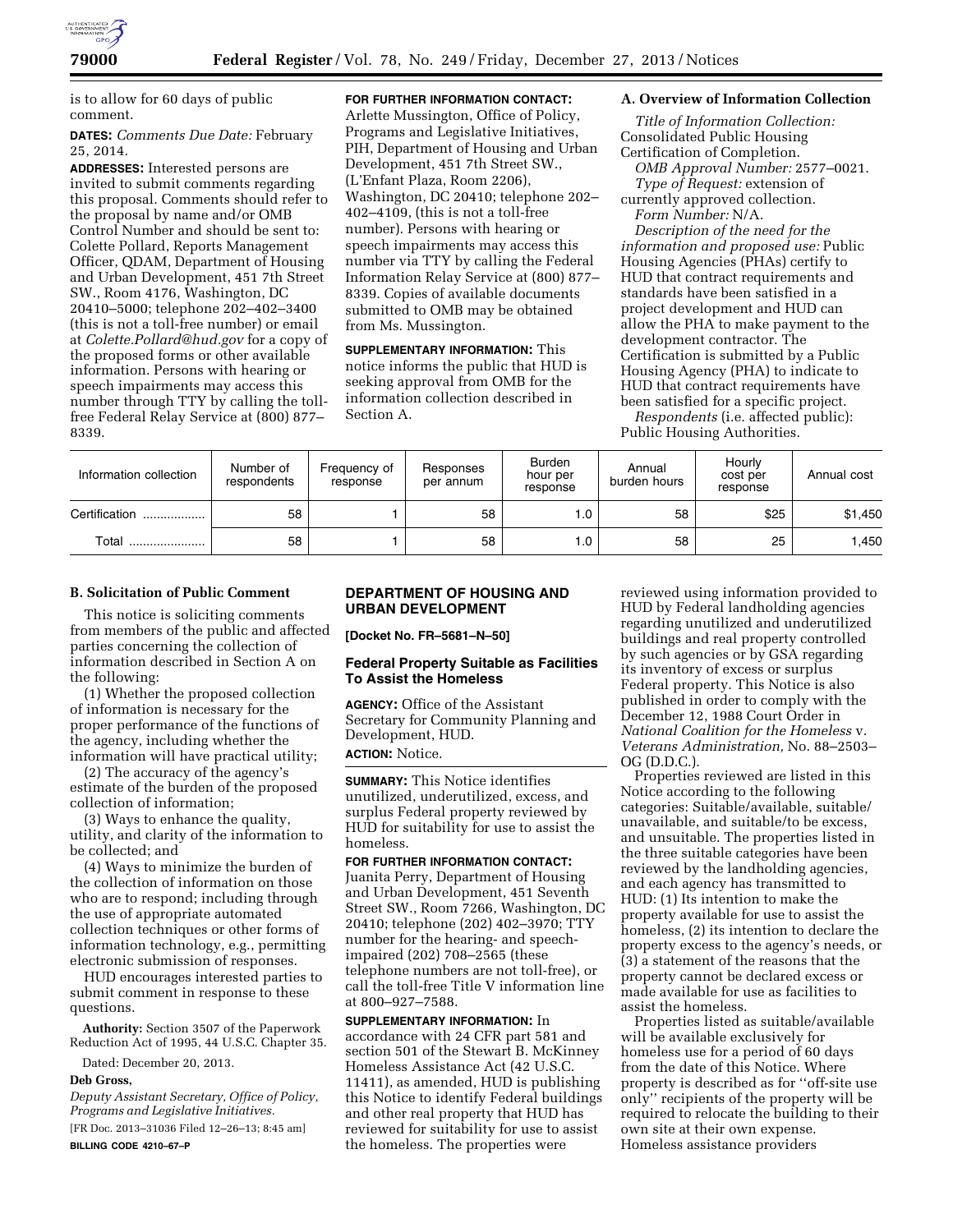interested in any such property should send a written expression of interest to HHS, addressed to Theresa Ritta, Office of Enterprise Support Programs, Program Support Center, HHS, Room 12–07, 5600 Fishers Lane, Rockville, MD 20857; (301) 443–2265. (This is not a toll-free number.) HHS will mail to the interested provider an application packet, which will include instructions for completing the application. In order to maximize the opportunity to utilize a suitable property, providers should submit their written expressions of interest as soon as possible. For complete details concerning the processing of applications, the reader is encouraged to refer to the interim rule governing this program, 24 CFR part 581.

For properties listed as suitable/to be excess, that property may, if subsequently accepted as excess by GSA, be made available for use by the homeless in accordance with applicable law, subject to screening for other Federal use. At the appropriate time, HUD will publish the property in a Notice showing it as either suitable/ available or suitable/unavailable.

For properties listed as suitable/ unavailable, the landholding agency has decided that the property cannot be declared excess or made available for use to assist the homeless, and the property will not be available.

Properties listed as unsuitable will not be made available for any other purpose for 20 days from the date of this Notice. Homeless assistance providers interested in a review by HUD of the determination of unsuitability should call the toll free information line at 1– 800–927–7588 for detailed instructions or write a letter to Ann Marie Oliva at the address listed at the beginning of this Notice. Included in the request for review should be the property address (including zip code), the date of publication in the **Federal Register**, the landholding agency, and the property number.

For more information regarding particular properties identified in this Notice (i.e., acreage, floor plan, existing sanitary facilities, exact street address), providers should contact the appropriate landholding agencies at the following addresses: *Agriculture:* Ms. Debra Kerr, Department of Agriculture, Reporters Building, 300 7th Street SW., Room 300, Washington, DC 20024, (202) 720–8873; *Air Force:* Ms. Connie Lotfi, Air Force Real Property Agency, 2261 Hughes Avenue, Suite 156, Lackland AFB, TX 78236–9852, (210) 395–9512; *Army:* Ms. Veronica Rines, Office of the Assistant Chief of Staff for Installation Management, Department of Army,

Room 5A128, 600 Army Pentagon, Washington, DC 20310, (571) 256–8145; *Coast Guard:* Commandant, United States Coast Guard, Attn: Jennifer Stomber, 2100 Second St. SW., Stop 7901, Washington, DC 20593–0001; (202) 475–5609; *Energy:* Mr. David Steinau, Department of Energy, Real Estate Division (MA–651), Office of Property Management, 1000 Independence Ave. SW., Washington, DC 20585, (202) 287–1503; *GSA:* Mr. Flavio Peres, General Services Administration, Office of Real Property Utilization and Disposal, 1800 F Street NW., Room 7040, Washington, DC 20405, (202) 501–0084; *Interior:* Mr. Michael Wright, Acquisition & Property Management, Department of the Interior, MS–4262, 1849 C Street, Washington, DC 20240, (202) 513–0795; *Navy:* Mr. Steve Matteo, Department of the Navy, Asset Management Division, Naval Facilities Engineering Command, Washington Navy Yard, 1330 Patterson Ave. SW., Suite 1000, Washington, DC 20374; (202) 685–9426 (There are not toll-free numbers).

Dated: December 19, 2013.

#### **Mark Johnston,**

*Deputy Assistant Secretary for Special Needs.* 

#### **TITLE V, FEDERAL SURPLUS PROPERTY PROGRAM FEDERAL REGISTER REPORT FOR 12/27/2013**

## **Suitable/Available Properties**

*Building* 

#### Arizona

Old Ehrenberg Office

49354 Ehrenberg-Poston Hwy.

## Ehrenberg AZ

# Landholding Agency: Interior

Property Number: 61201340009 Status: Unutilized

# Comments: Off-site removal only; no future

agency need; 800 sq. ft.; office; significant water damage; repairs a must; asbestos/ lead; contact Interior for more info.

#### California

- Los Banos Field Office
- 745 West J Street
- Los Banos CA 93635
- Landholding Agency: GSA
- Property Number: 54201340006
- Status: Surplus
- GSA Number: 9–I–CA–0450–AC–3
- Directions:
- (Landholding-Agric.; Disposal & GSA) 2 Bldgs.5, 375 sq.; bldgs. sits on 0.41 acres Comments: Significant fire damage to Admin.
- bldg.; bathroom; major repairs required; contamination; asbestos; contact GSA for more info.

Siphon Drop Caretaker's Reside

- (RPUI #00350000600B)
- Yuma Main Canal
- Winterhaven CA
- Landholding Agency: Interior
- Property Number: 61201340010
- Status: Unutilized

Comments: Off-site removal only; no future agency USE; 1,014 sq. ft.; 108+ months vacant; extensive termite damage; asbestos; mold, lead; escort required; contact Interior for more info.

#### Illinois

- Site 50, Building A
- Fermi National Accelerator Laboratory
- Batavia IL 60510
	- Landholding Agency: Energy
	- Property Number: 41201340002
- Status: Excess
- Comments: Off-site removal only; 367 sq. ft.; storage; 108 years old; secured area; contact Energy for more information.
- 37 Shabbona Material Dev. Lab
- Fermi National Accelerator Lab
- Batavia IL 60510
- Landholding Agency: Energy
- Property Number: 41201340003
- Status: Excess
- Comments: Off-site removal only; 1,097 sq. ft.; office; 44 yrs.-old; secured area; contact Energy for more info.
- 37a Shabbona-Component Storage
- Fermi National Accelerator Laboratory
- Batavia IL 60510
	- Landholding Agency: Energy
	- Property Number: 41201340004
	- Status: Excess
	- Comments: Off-site removal only; 2,079 sq. ft.; storage; 44 years old; secured area; contact Energy for more information.
	- Site 50 Barn
- Fermi National Accelerator Lab
- Fermilab IL 60510
- Landholding Agency: Energy
- Property Number: 41201340005
- Status: Excess
- Comments: Off-site removal only; 2,952 sq. ft.; storage; 108 yrs.-old; secured area; contact Energy for more info.
- 33 Blackhark—Lab 8 House
- Fermi National Accelerator Laboratory
- Batavia IL 60510
- Landholding Agency: Energy
- Property Number: 41201340006
- Status: Excess
- Comments: Off-site removal only; 1,092 sq. ft.; office; 50 years old; secured area;
- contact Energy for more information. 31 Blackhawk—Lab 8 House
- Fermi National Accelerator Laboratory
- Batavia IL 60510
- Landholding Agency: Energy
- Property Number: 41201340009
- 
- Status: Excess
- Comments: Off-site removal only; 1,092 sq. ft.; office; 50 years old; secured area; contact Energy for more information.

#### Mississippi

- Modular #2; 640400B028; RPUID
- 13762 Small Fruits Research Station
- Poplarville MS 39470
- Landholding Agency: Agriculture
- Property Number: 15201340003
- Status: Unutilized
- Comments: 1,440 sq. ft.; lab; 12+ months vacant; fair conditions; contact Agriculture for more info.
- Modular #1; 640400B027; RPUID:
- 03.804
- 13762 Small Fruits Research Station Poplarville MS 39470